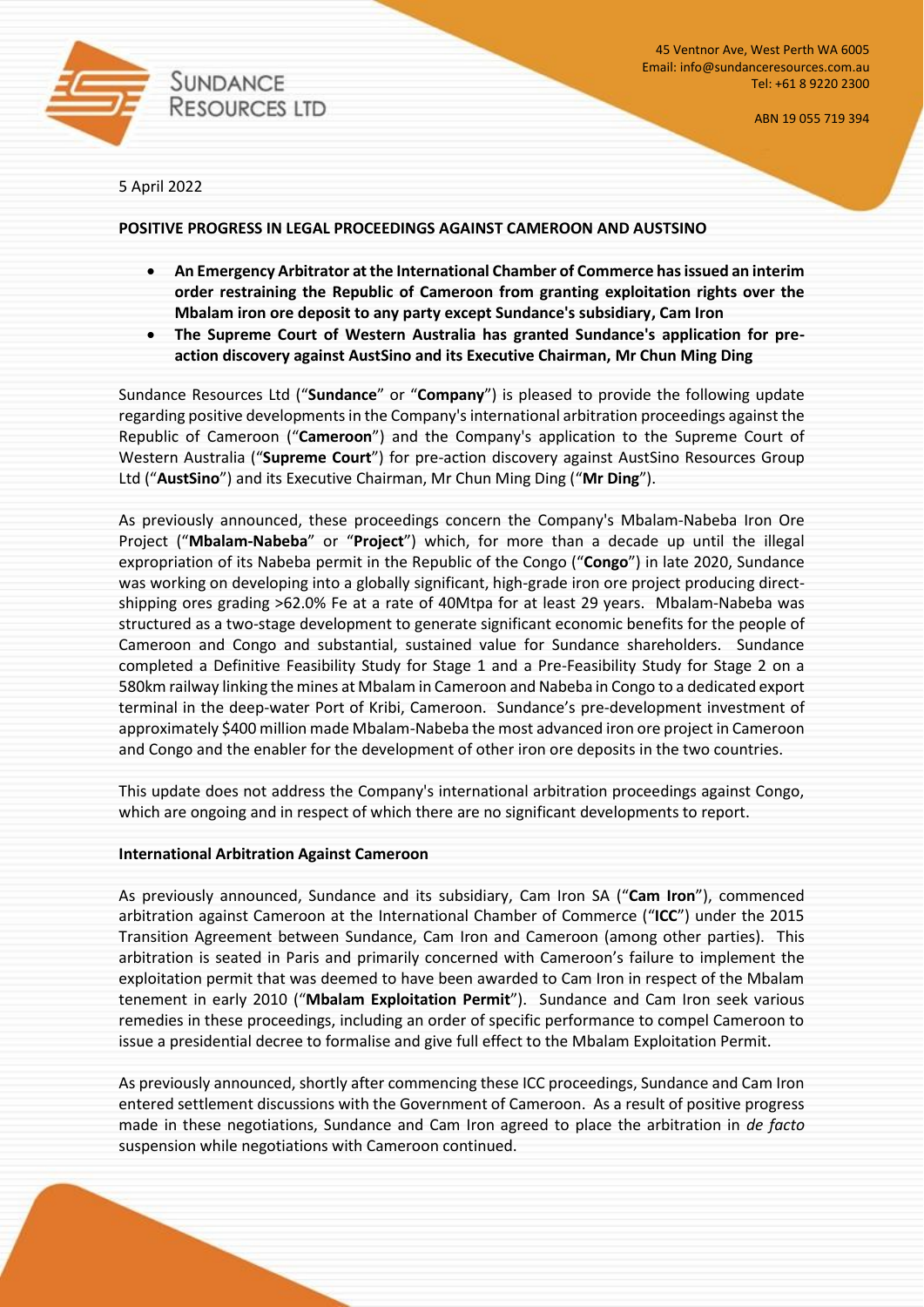

However, in late February 2022 certain developments occurred in Cameroon that gave rise to grave concerns on Sundance's part regarding the Cameroon Government's intentions with respect to the Mbalam Exploitation Permit. In light of these developments, Sundance wrote to the Cameroon Government requesting clarification of its intentions with respect to the Mbalam Exploitation Permit. Having received no response from the Cameroon Government, Sundance and Cam Iron instructed their lawyers, Clifford Chance, to apply for urgent interim measures from an Emergency Arbitrator at the ICC to restrain Cameroon from taking any action that may disturb Sundance and Cam Iron's rights with respect to the Mbalam Exploitation Permit, including by granting exploitation rights to any party other than Cam Iron.

The following interim order was issued by the Emergency Arbitrator dated 1 April 2022:

"*The Republic of Cameroon shall refrain from taking any measures, directly or indirectly, that disturb the Applicant's/Claimants' rights in respect of the Mbalam Exploitation Permit (and shall cause its relevant agencies and instrumentalities to similarly refrain), including (without limitation) by refraining from issuing an exploitation permit with respect to the Mbalam iron ore deposit or issuing any instrument or document having similar effect, to Sonamines or any other party except Cam Iron, until such time as this Order ceases to be binding in accordance with the provisions of Article 29(3) of the* [ICC] *Rules and Article 6(6) of Appendix V*."

In parallel with the initiation of this Emergency Arbitrator procedure, Sundance and Cam Iron resumed the ICC arbitration against Cameroon. The next step in that procedure is for Cameroon to appoint an arbitrator and file its Response to Sundance and Cam Iron's Request for Arbitration.

Commenting on the Emergency Arbitrator's order, Sundance's Non-Executive Director Mr Giulio Casello said:

"*Since we commenced the dispute resolution process against Cameroon in December 2020, we have always hoped for a negotiated outcome rather than an outcome through arbitration. We were pleased with the progress that we were making in settlement discussions with the Cameroon Government, and it was unfortunate that, due to a series of recent events, we were left with no choice but to seek emergency measures to preserve our rights to Mbalam while the dispute resolution process is ongoing. We are pleased that the Emergency Arbitrator agreed with us and made the order we requested, restraining the Cameroon Government from granting exploitation rights to Mbalam or to any other party as we alone are entitled to those rights under the law. We remain committed to Mbalam and, though we have resumed the ICC arbitration process, will continue to be open to achieving an amicable resolution of the dispute through dialogue with Cameroon*."

Sundance will provide a further update on the arbitration against Cameroon in due course.

# **Western Australian Supreme Court proceedings against AustSino and Mr Ding**

As previously announced on 11 October 2021, Sundance applied to the Supreme Court for preaction discovery against AustSino and Mr Ding. As explained at the time, the Company took this step because Sundance's Board of Directors had (and continues to have) serious concerns regarding the conduct of AustSino and Mr Ding in the period leading up to and following the unlawful expropriation of Sundance's iron ore assets by Congo in late 2020. Sundance notes that the recent events in Cameroon noted above have only served to heighten these concerns.